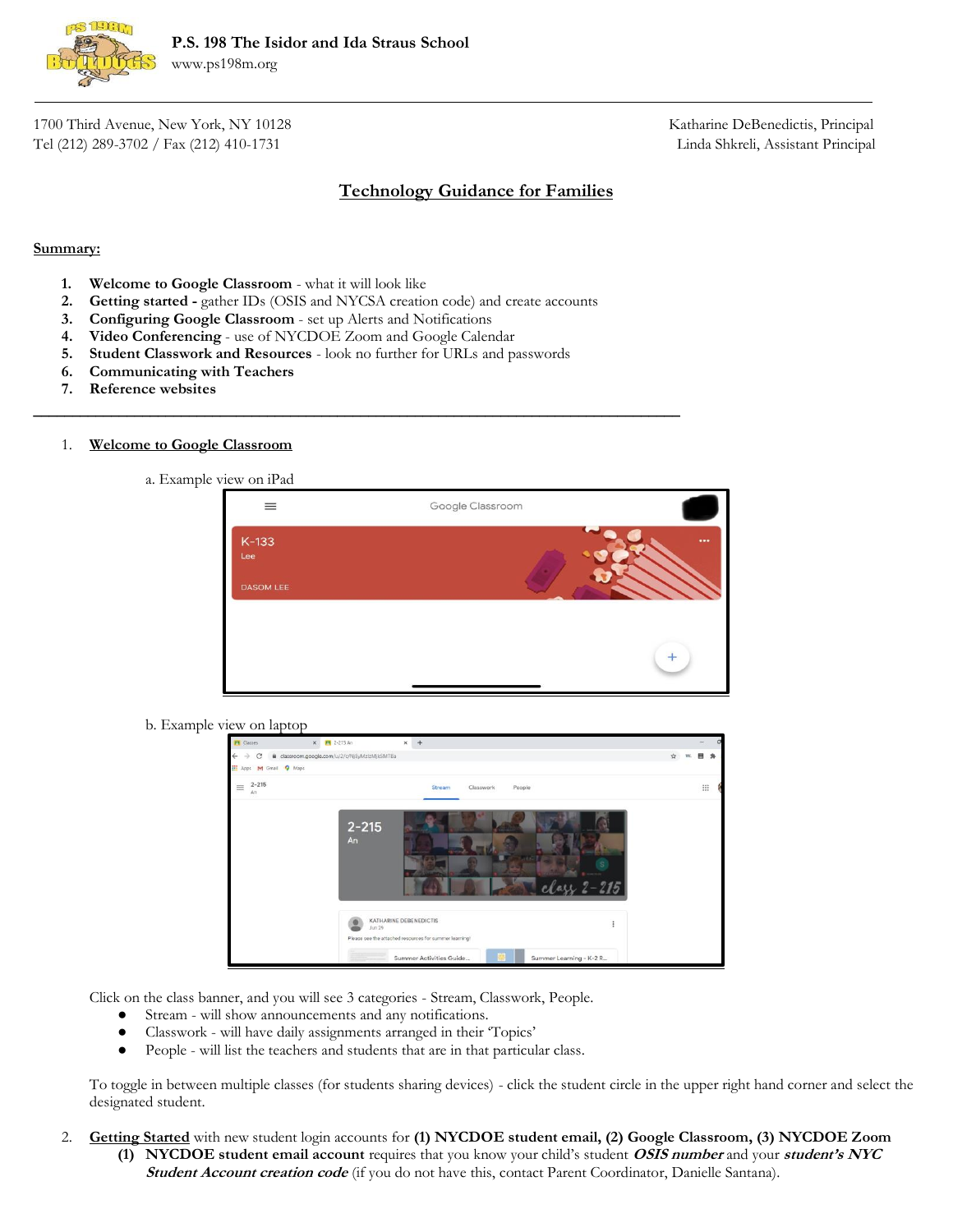- Go to <https://idm.nycenet.edu/students/start.form>
- Enter your child's OSIS number and date of birth (DOB)
- Change your password if prompted
- Your child can now use this newly generated email address ending in @nycstudents.net for their Google Classroom & Zoom login.
- **(2) Google Classroom** (for further Google Classroom technical support, call the DOE Service Desk at 718-935-5100) Students will need their @nycstudents.net email addresses to sign on to Google classroom. **Please do not use personal email addresses (@gmail/@yahoo/etc) to sign on.** To be sure of your Google Classroom login identity, confirm by clicking on the student circle in the upper right hand corner of Google Classroom. First time users: select **"**Add another account", then use student email address (ending in @nycstudents.net) as login.
- **(3) Setting up your child's NYCDOE Zoom login**
	- (a) Go to [TeachHub \(](https://teachhub.schools.nyc/)<https://idp.nycenet.edu/>[\)](https://teachhub.schools.nyc/)
	- (b) Enter your DOE student account email address (it ends in @nycstudents.net). The directions for accessing your child's student email are listed above in item #1. This information can also be found on this DOE webpage: [\(https://www.schools.nyc.gov/learning/learn-at-home/technical-tools-and-support/doe-student-accounts\)](https://www.schools.nyc.gov/learning/learn-at-home/technical-tools-and-support/doe-student-accounts)
	- (c) Enter your password.
	- (d) Click Sign In.
	- (e) If the username and password entered are valid, you will be signed into the remote learning portal successfully.
	- (f) Click on the Zoom icon.
	- (g) You're in Zoom!
- **Configuring Google Classroom:** Alerts & Notifications: This year, we would like for students and teachers to have their communication settings fully utilized. Students are expected to receive e-mail notifications about various Google Classroom activities (i.e., teacher feedback, comments, etc.). **These settings can be controlled by clicking on the Main Menu on the top left corner (look for three horizontal lines) and scrolling down to click the gear icon.** You can then adjust your notifications as needed.



- 4. **Video Conferencing: Use of NYCDOE Zoom and Google Calendar**
	- All meets between teacher and students and meetings with families will be on the Zoom platform. (Other platforms like Google Meet or Microsoft Teams will be not utilized unless an emergency situation presents itself.)
	- **All live instruction will be scheduled and added to the Google Calendar.** The Google Calendar will be a central place for families to check in on their student's sessions with each teacher and provider.